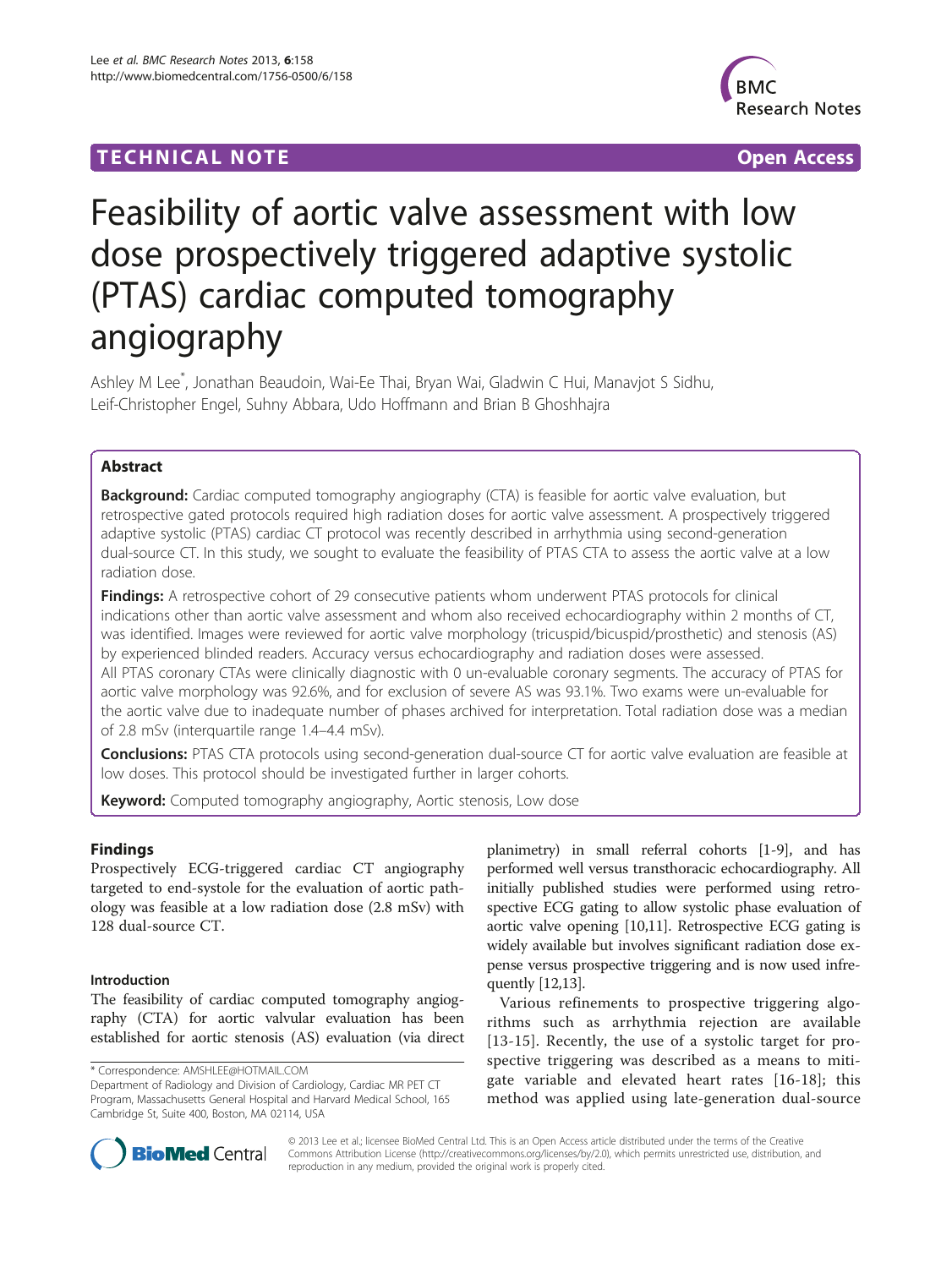<span id="page-1-0"></span>CT scanners, which allowed a "systolic absolute delay" to specify an acquisition in systole after the R-peak, and a fixed range of data acquisition to enable various reconstruction intervals to achieve motion-free images. This method limits imaging to mid and late systole, phases shown to be ideal for aortic valve area opening measurements [[19](#page-5-0)].

Because this protocol may allow aortic valve analysis (valve morphology and AS), we evaluated its feasibility versus echocardiography. We hypothesized that prospectively triggered adaptive systolic images (PTAS) would allow adequate aortic valve evaluation at a significantly decreased radiation dose versus retrospectively ECG-gated images (6.7 to 20 mSv in one meta-analysis) [[11](#page-5-0)].

## Technical methods

Our institutional IRB (The Partners Human Research Committees) granted a waiver for this retrospective research. HIPAA compliance was maintained throughout the study. No outside funding was received, and the authors maintained full control over the data.

## Patient population

This retrospective study included 29 patients who underwent clinically indicated CTA with PTAS from December 2011 to August 2012. All patients underwent echocardiography within two months of CTA.

## Data acquisition

All exams were performed on a second-generation dual source 128-slice CT scanner (SOMATOM Definition Flash, Siemens Medical Systems with software update VA40, Forchheim, Germany). A gantry rotation time of 280 milliseconds (msec) yielded a temporal resolution of 75 msec. Sublingual nitroglycerin (0.6 mg) was given unless contraindicated (i.e. known aortic stenosis at the



Figure 1 ECG strip demonstrating timing of image acquisition. PTAS CTA is shown with radiation exposure peak at 100% of the reference tube current (red arrow, "Range" settings) at 300–400 msec and a "plateau" (green arrow, "Scan" settings) with 20% of the reference tube current to capture additional phases at mid and late systole/early diastole.

### Table 1 Patient characteristics

| Patients characteristics and scan parameters $n = 29$ |                 |  |  |
|-------------------------------------------------------|-----------------|--|--|
| Age                                                   | $64.1 + 16.6$   |  |  |
| Male                                                  | 18 (62.1%)      |  |  |
| Mean heart rate (bpm)                                 | $66.4 \pm 10.9$ |  |  |
| Heart rate variability (bpm)                          | $39.9 \pm 35.6$ |  |  |
| Rhythm during scan                                    |                 |  |  |
| Sinus rhythm                                          | 19 (65.5%)      |  |  |
| Atrial fibrillation                                   | 7(24.1%)        |  |  |
| Other (atrial flutter, etc.)                          | 3(10.3%)        |  |  |
| Contrast amount (cc)                                  | $96.1 + 13.9$   |  |  |
| Flow rate (cc/sec)                                    | $6.0 + 2.8$     |  |  |
| Beta blocker used                                     | 17 (58.6%)      |  |  |
| <b>BMI</b>                                            | $74.9 + 4.6$    |  |  |

time of CT scan). Beta-blocker (metoprolol IV) was administered per physician discretion when necessary. Contrast was delivered (Iopamidol 370 g/cm3, Isovue 370, Bracco Diagnostics, Princeton, NJ USA) via power injector per clinical routine. An automatic tube potential selection with tube current modulation algorithm [[20,21](#page-5-0)] was used to minimize radiation dose while maintaining diagnostic image contrast-to-noise ratio. The PTAS protocol was executed with a positive absolute delay of 300–400 msec after the R peak (100% mAs exposure, Figure 1) with widened window acquisition (20% mAs, 200–300 msec and 400–450 msec). Arrhythmia rejection algorithm (Adaptive Cardio Sequence, "Adaptive Cardio Sequential Flex mode", Siemens Medical Systems, Forchheim, Germany) was enabled in all scan acquisition. This arrhythmia rejection algorithm compensated for gradual changes in heart rate and allowed scan positions to be immediately repeated in the case of an ectopic or widely irregular beat.

## Image reconstruction and analysis

Raw data were reconstructed at multiple phases of R-R interval (300 msec, 350 msec, 375 msec, 400 msec, and/ or as clinically necessary). For each phase archived in PACS, images were reconstructed in multiplanar reformatted axes to obtain a series of short axis view through the aortic valve.

## Radiation exposure

Volume CT dose index  $(CTDI_{vol})$  and dose length product (DLP) for the CTA scans were recorded and effective dose was calculated [\[12\]](#page-5-0).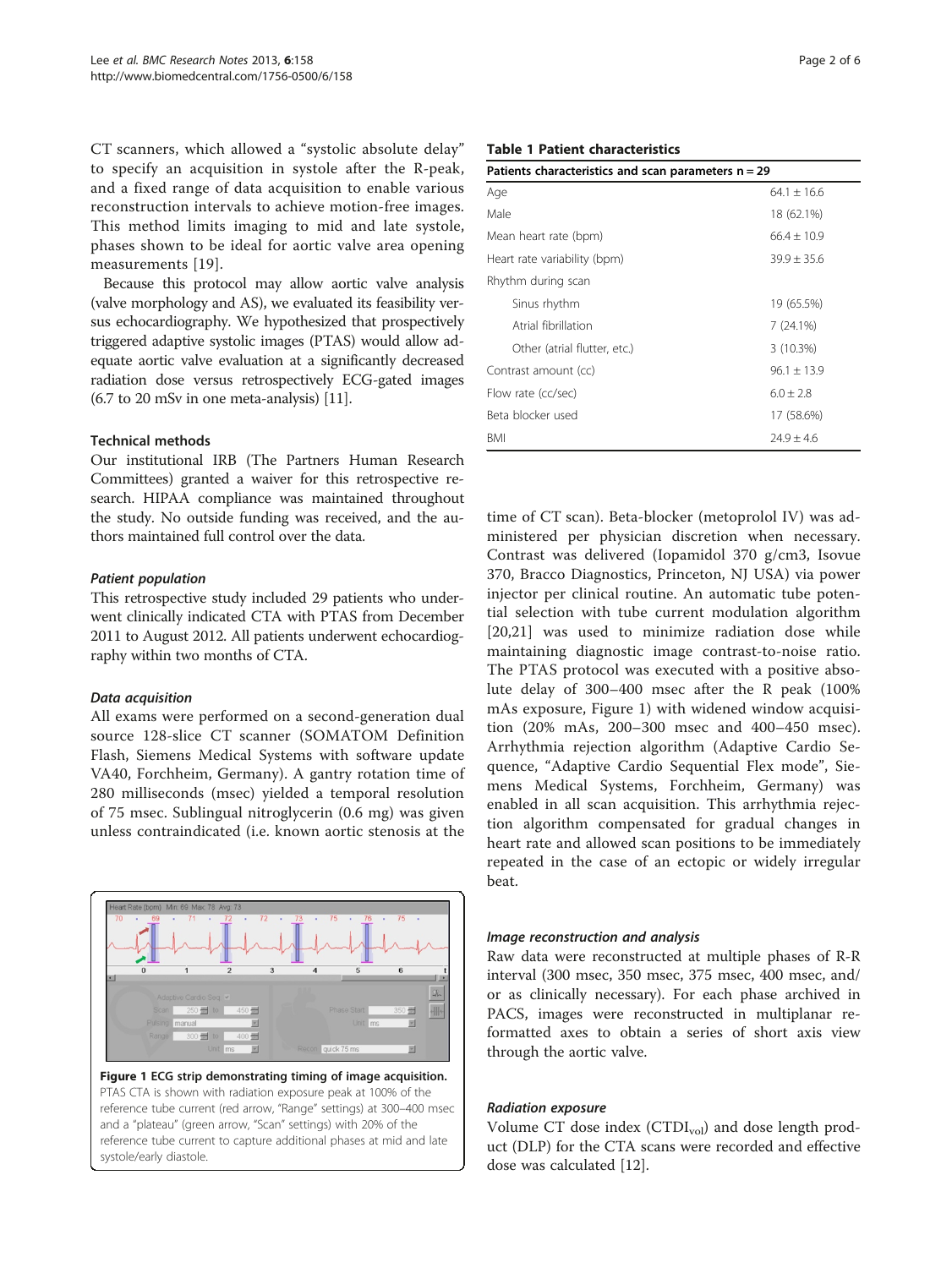|                                       | Tube current (mAs) | DLP (mGy*cm)        | $CTDIvol$ (mGy)  | Scan length (cm)  | <b>Effective Radiation (mSv)</b> |
|---------------------------------------|--------------------|---------------------|------------------|-------------------|----------------------------------|
| All exams                             | $218.0 \pm 40.2$   | 201.0 [98.3-311.3]  | 12.9 [6.2-20.7]  | 17.2 [13.8-20.6]  | $2.8$ [1.4-4.4]                  |
| Radiation exposure by tube voltage    |                    |                     |                  |                   |                                  |
| 80 kV $(n = 8)$                       | $211.4 \pm 42.0$   | 88.0 [85.0-105.5]   | $6.1$ [4.9-6.3]  | 17.2 [13.8-17.2]  | $1.2$ [1.2-1.5]                  |
| 100 kV $(n = 10)$                     | $202.8 \pm 36.8$   | 189.0 [140-231]     | 12.1 [6.8-13.2]  | 15.6 [13.8-20.6]  | $2.6$ [2.0-3.2]                  |
| 120 kV $(n = 7)$                      | $222.1 \pm 35.3$   | 298.0 [256.5-385.5] | 20.7 [18.2-21.6] | 13.8 [13.8-17.3]  | $4.2$ [3.6-5.4]                  |
| 140 kV $(n = 4)$                      | $262.0 \pm 29.7$   | 768.0 [642.5-872.0] | 39.0 [36.3-40.6] | 20.7 [17.2-22.4]  | 10.8 [9.0-12.2]                  |
| Radiation exposure by scan indication |                    |                     |                  |                   |                                  |
| Native coronary $(n = 19)$            | $225.7 \pm 40.1$   | 157.0 [86.0-296.3]  | $9.9$ [6.0-21.1] | 13.8 [13.8-17.2]  | $2.2$ [1.2-4.1]                  |
| Bypass graft $(n = 3)$                | $232.0 \pm 17.1$   | 713.0 [319.3-869.0] | 34.5 [22.2-37.2] | 20.7 [12.9-23.3]  | $10.0$ [4.5-12.2]                |
| Aorta $(n = 5)$                       | $183.2 \pm 35.1$   | 231.0 [202.3-292.5] | 13.2 [9.8-15.1]  | 20.6 [17.3-20.7]  | $3.2$ [2.8-4.1]                  |
| Pre-TAVI $(n = 2)$                    | $211.0 \pm 53.7$   | 180 [90-270]        | $8.7$ [4.3-13.0] | 20.7 [ 20.7-20.7] | $2.5$ [1.3-3.8]                  |

Table 2 PTAS CTA radiation exposure by tube potential and scan indication

#### Aortic valve evaluation

Two readers each with 4 years each of advanced training (2 years of echocardiography and 2 additional years of cardiac CT fellowships) were blinded to CTA and echocardiography results. Readers reviewed images in consensus and assessed aortic valve morphology and AS. The aortic valve was assessed as 1) tricuspid, 2) bicuspid, or 3) prosthetic. Confidence in their assessment was graded on a 4-point Likert scale  $(1 = not at all, 2 = somewhat, 3 = confident, 4 = very$ confident). Aortic valve orifice area was measured for each available phase [[2,11](#page-5-0)]. The maximum area was used to grade potential AS (no evidence of severe AS vs. severe AS [area less than 1  $\text{cm}^2$  by planimetry]) [[2,4](#page-5-0)]. If severe AS could be excluded, confidence was graded in a similar 4-point Likert scale. Clinical echocardiography reports were independently reviewed by a research fellow. In echocardiography, aortic valve area was evaluated by the continuity equation with valve area less than  $1 \text{ cm}^2$  considered severe stenosis. Agreement tables between PTAS CTA and echocardiography were compared.

## Statistical analysis

Parametric variables were expressed in mean ± standard deviation. Non-parametric variables were expressed in median and interquartile range (IQR). Categorical variables were expressed as percentages. The accuracy of PTAS CTA was calculated by (number of cases with result agreement between CTA and echocardiography) / (total number of cases evaluable by echocardiography).

## Technical results

Of these 29 patients, most (19/29) were referred for native coronary assessment (Table [1](#page-1-0)). The mean heart rate was  $66.4 \pm 10.9$  beats per minute (bpm) and average heart rate variability (maximum heart rate– minimum heart rate) was  $39.9 \pm 35.6$  bpm. Table [1](#page-1-0) lists detailed patient characteristic and scan parameters.

All PTAS CTAs were clinically diagnostic with 0 unevaluable coronary and bypass segments with respect to motion artifact. The average effective dose was 2.8 [1.4–4.4] mSv for all scans. Refer to Table 2 for detailed radiation parameters by tube potential and scan indication.

The accuracy of PTAS CTA in assessment of aortic valve morphology was 92.6% versus echocardiography (Table 3, Figures [2](#page-3-0) and [3,](#page-3-0) Additional file [1\)](#page-4-0), with a reader confidence of  $3.2 \pm 1.1$  (confident).

The accuracy of PTAS CTA to exclude severe AS was 93.1% versus echocardiography (Tables [4](#page-4-0) and [5](#page-4-0)), with a reader confidence of  $3.4 \pm 1.1$  (between confident and very confident).

Reasons for low confidence were similar for aortic valve morphology and AS assessment, such as that the aortic valve remained in closed position throughout all phases ( $n = 2$  for both), motion artifact ( $n = 1$  for valve morphology,  $n = 2$  for AS assessment), high image noise  $(n = 1)$  for both), and poor contrast opacification  $(n = 1)$ for both).

Table 3 Valve morphology agreement table between PTAS CTA and echocardiography

|                           |                    | Echocardiography |  |   |                                                              |
|---------------------------|--------------------|------------------|--|---|--------------------------------------------------------------|
|                           |                    |                  |  |   | Tricuspid Bicuspid Prosthetic Not assessed/<br>not evaluated |
| <b>PTAS</b><br><b>CTA</b> | Tricuspid          | - 21             |  |   | 2                                                            |
|                           | Bicuspid           |                  |  |   |                                                              |
|                           | Prosthetic         |                  |  | ζ |                                                              |
|                           | Cannot<br>evaluate | $\mathcal{L}$    |  |   |                                                              |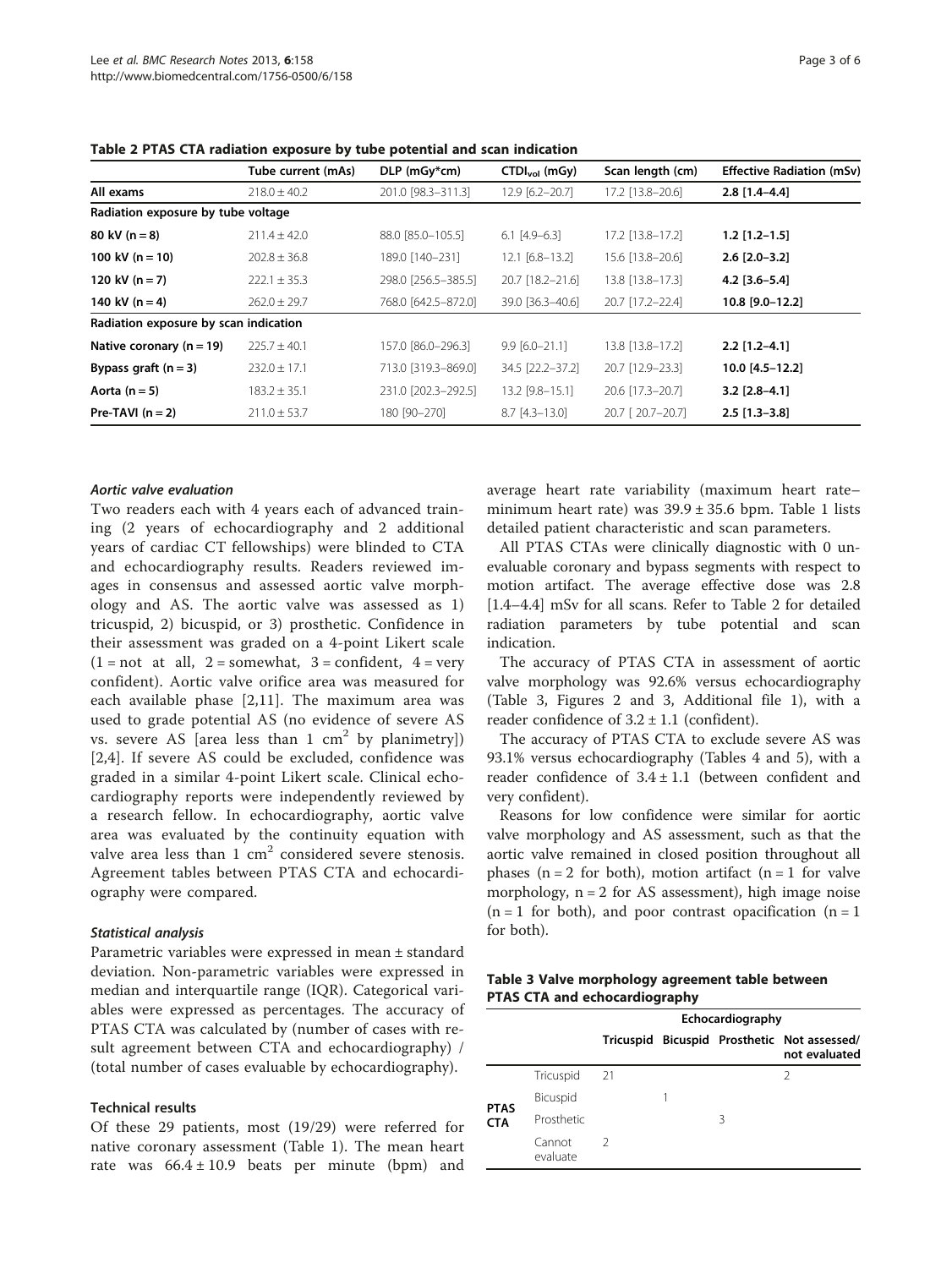<span id="page-3-0"></span>

## Discussion

We evaluated the feasibility of a novel protocol to allow prospectively ECG-triggered cardiac CT angiography targeted to systolic phases for secondary evaluation of aortic valvular pathology. We demonstrated that when adequate phases of the R-R interval were available, the aortic valve could be evaluated with low radiation doses (2.8 [1.4–4.4] mSv). An important caveat in this analysis is that patients were referred primarily for coronary arterial or bypass graft  $(n = 21)$  and aortic root or annulus  $(n = 5)$  evaluation (with fully diagnostic results for all primary indications).

PTAS CTA was initially described as a means of limiting radiation dose in the setting of heart rate irregularity [[16-18](#page-5-0)]. Previously, Feuchtner et al demonstrated the feasibility of assessing valvular function and morphology in patients with stable sinus rhythm. However, we note that in that study, only patients with high heart rate (>65 bpm) received systolic triggered exams with widened window acquisition (patients with low heart rate underwent diastolic triggered exams). In addition, those CTAs were performed with additional 20% mAs exposure during 10–90% of the cardiac cycle. In our present study, the widened acquisition window with 20% mAs exposure was only used from 200 to 450 msec after the R peak, or approximately 20%–50% of the cardiac cycle for patients with a heart rate of 66 bpm (the average heart rate in our cohort). Therefore, while Feuchtner et al showed accurate aortic assessment with 20% mAs exposure during nearly the entire cardiac cycle, we demonstrated that systolic phase image acquisition with a 250 msec acquisition window may be sufficient for aortic assessment.

The two most effective methods of cardiac CT dose reduction are the use of prospective triggering and tube potential lowering [[13,14,22](#page-5-0)]. Traditionally, prospectively triggered CTAs were prone to motion or misregistration artifacts caused by irregular heart



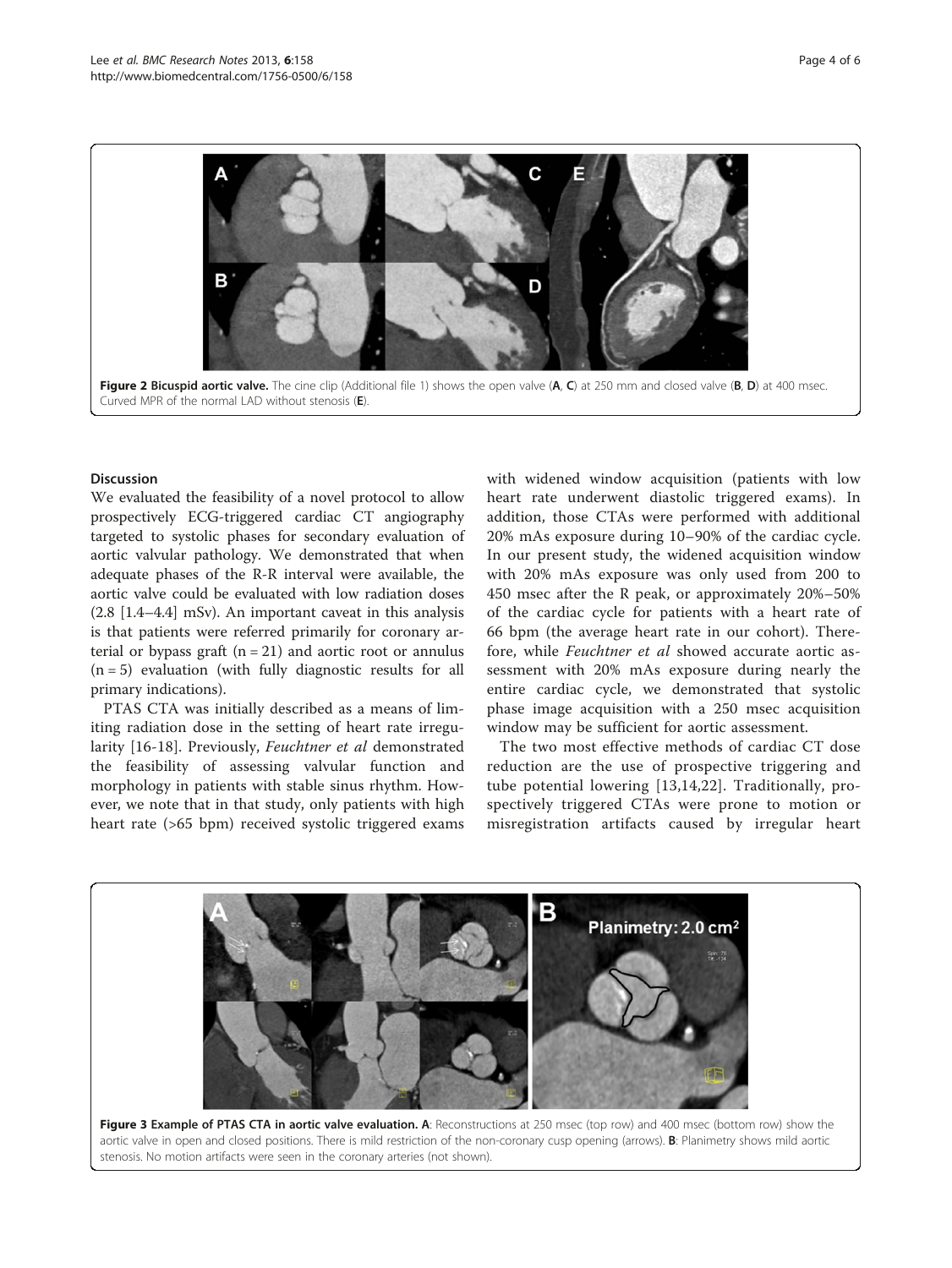<span id="page-4-0"></span>Table 4 AS agreement table between PTAS CTA and echocardiography

|                           |                              | Echocardiography                      |               |                 |
|---------------------------|------------------------------|---------------------------------------|---------------|-----------------|
|                           |                              | No severe<br>aortic stenosis stenosis | Severe aortic | Not<br>reported |
|                           | No severe aortic<br>stenosis | 23                                    |               |                 |
| <b>PTAS</b><br><b>CTA</b> | Severe aortic<br>stenosis    |                                       | 4             |                 |
|                           | Un-evaluable                 | 2                                     |               |                 |

rhythms. In fact, atrial fibrillation was formerly a relative contraindication to CTA due to high radiation exposure and image quality concerns [[23\]](#page-5-0). This challenge posed by elevated and irregular heart rates and rhythms has been progressively addressed by technologic developments such as arrhythmia rejection algo-

In addition to prospective ECG triggering, we im-

involved higher kV settings due to large patients and longer scans of the entire chest since the scans were not clinically performed for aortic valve assessment. Concurrent assessment of aortic valve by PTAS CTA in addition to coronary assessment carries several clinical advantages. If aortic valve pathology is unknown or unexpected, obvious benefits can be realized through early diagnosis. In cases of thoracic aortic evaluation, the questions of aortic valve morphology (such as bicuspid versus tricuspid) might be addressed, thereby obviating transesophageal echocardiography in some cases. In the setting of known aortic valvular disease (such as in percutaneous aortic valve implantation planning CTA), a PTAS protocol can allow concurrent valvular assessment and coronary artery stenosis exclusion. This could obviate the need for preoperative invasive coronary angiography (acknowledging that these are older, higher risk patients than traditional CTA patients), and potentially obviate the need for preprocedural transesophageal echocardiography. While the traditional assessment of the significance of aortic stenosis is by Doppler evaluation, direct planimetry is performed by transesophageal echocardiography; this

rithms [[16](#page-5-0)] and systolic triggering [\[17\]](#page-5-0).

Table 5 Overall performance of PTAS CTA on aortic valve evaluation

|                        | Accuracy | Confidence  |
|------------------------|----------|-------------|
| Valve morphology       | 92.6%    | $3.2 + 1.1$ |
| Severe aortic stenosis | 931%     | $3.4 + 1.1$ |

necessary phases were available for interpretation in our study (i.e. were not archived). Second, we utilized a second-generation dual-source scanner, with the most current software upgrade. Other scanners have been used for aortic valve imaging, but may not have available similar settings such as prospective triggering options with positive absolute phase start times or high temporal resolution [[19\]](#page-5-0). Other equipment therefore may require different triggering settings or require longer acquisitions and larger radiation doses. Our method therefore warrants dedicated confirmatory study in a larger cohort on this specific scanner, and exploratory study using other scanner models which offer prospective ECG triggering.

plemented automatic kVp selection to minimize tube voltage and concomitantly adjust tube current to preserve the necessary photon flux [[20](#page-5-0),[21\]](#page-5-0). Some cases

## Conclusion

We demonstrated feasibility of a prospectively ECGtriggered cardiac CT angiography targeted to end-systole for the evaluation of aortic pathology at a low radiation dose (2.8 mSv) with echocardiography as the reference standard. This is significantly lower than previously reported retrospectively ECG-gated modes (6.7 to 20 mSv). We note that care must be taken to reconstruct sufficient phase reconstructions to completely evaluate the aortic valve. Our results suggest that further study in a larger cohort should be performed to confirm our favorable results and to ensure the maintained diagnostic capacity of native coronary arteries.

#### Consent

Our institutional IRB (The Partners Human Research Committees) granted a waiver for this retrospective research. Patient consent was not necessary due to the retrospective nature of this study.

## Availability of supporting data

Data available upon request.

## Additional file

[Additional file 1:](http://www.biomedcentral.com/content/supplementary/1756-0500-6-158-S1.gif) Cine clip showing the opening and closing of aortic valve.

Our retrospective cohort study carries several limitations precisely because patients were referred for other indications than primary aortic valve assessment. While images were sufficient for the clinically requested coronary or aortic vascular assessment in all cases, insufficient aortic valvular phase images were archived in 2 cases. In addition, although adequate imaging may have been initially acquired for aortic valve analysis, not all

can be assessed by CTA [[10](#page-5-0)].

#### Competing interests

Authors report no financial or non-financial competing interest.